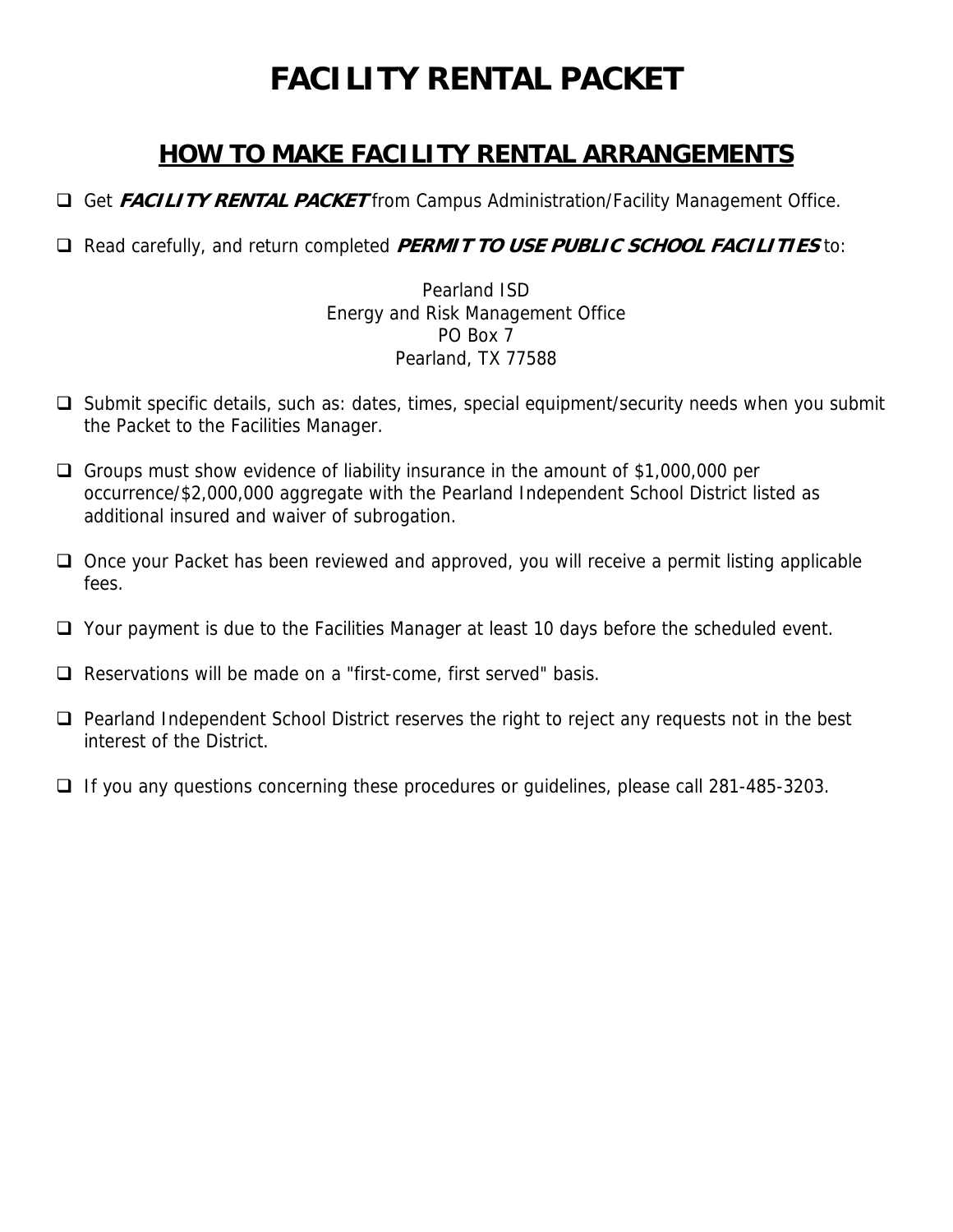Topic: The Facility Rental Procedures

Updated/Entry: June 2010

Reference or Contact: Energy and Risk Manager

The following is information and procedures pertaining to renting District facilities.

#### 1. **PHILOSOPHY.**

Public school buildings are provided primarily for the regular educational program of the Pearland Independent School District and they must be maintained at all times in a satisfactory manner for this essential purpose. The Board of Education has attempted to provide maximum use of public school facilities within the framework that will assure the taxpaying public that school facility use is in no way detrimental to the regular educational program. The use of public school facilities outside of school hours will be granted for non-profit educational, cultural, recreational and civic activities as freely as is consistent with the statutes, the primary purpose of the schools, and the rules and regulations of the Board of Education. The Pearland Independent School District reserves the right to reject any requests not in the best interest of the District.

#### 2. **PURPOSE.**

The purpose of this packet is to provide opportunities for citizens to participate in educational and recreational activities through the establishment of a building and facilities rental fee schedule and procedures.

#### 3. **CONDITIONS**.

The following guidelines shall apply to all nonschool groups desiring to use District facilities in accordance with policy GKD [Local], policy GKD [LEGAL] and applicable administrative regulations.

- a. The program of activities must be suited to the available facilities; they must be of an educational, cultural, recreational or civic nature.
- b. The agency or group requesting the use of the facility shall pay cost of operating expenses and custodial services. The group or agency shall assume full responsibility for any damage to District property beyond that resulting from reasonable usage.
- c. A District employee shall be on duty at any time a school facility is in use by a nonschool group.
- d. Except as otherwise provided in this policy, at least 60 percent of the membership of any group using District facilities must be District residents.
- e. Minors shall not be permitted to assume responsibility for engaging the use of school facilities
- f. Only authorized employees of the District shall be permitted to have keys to District facilities, **unless prior arrangements are made with the Facilities Manager**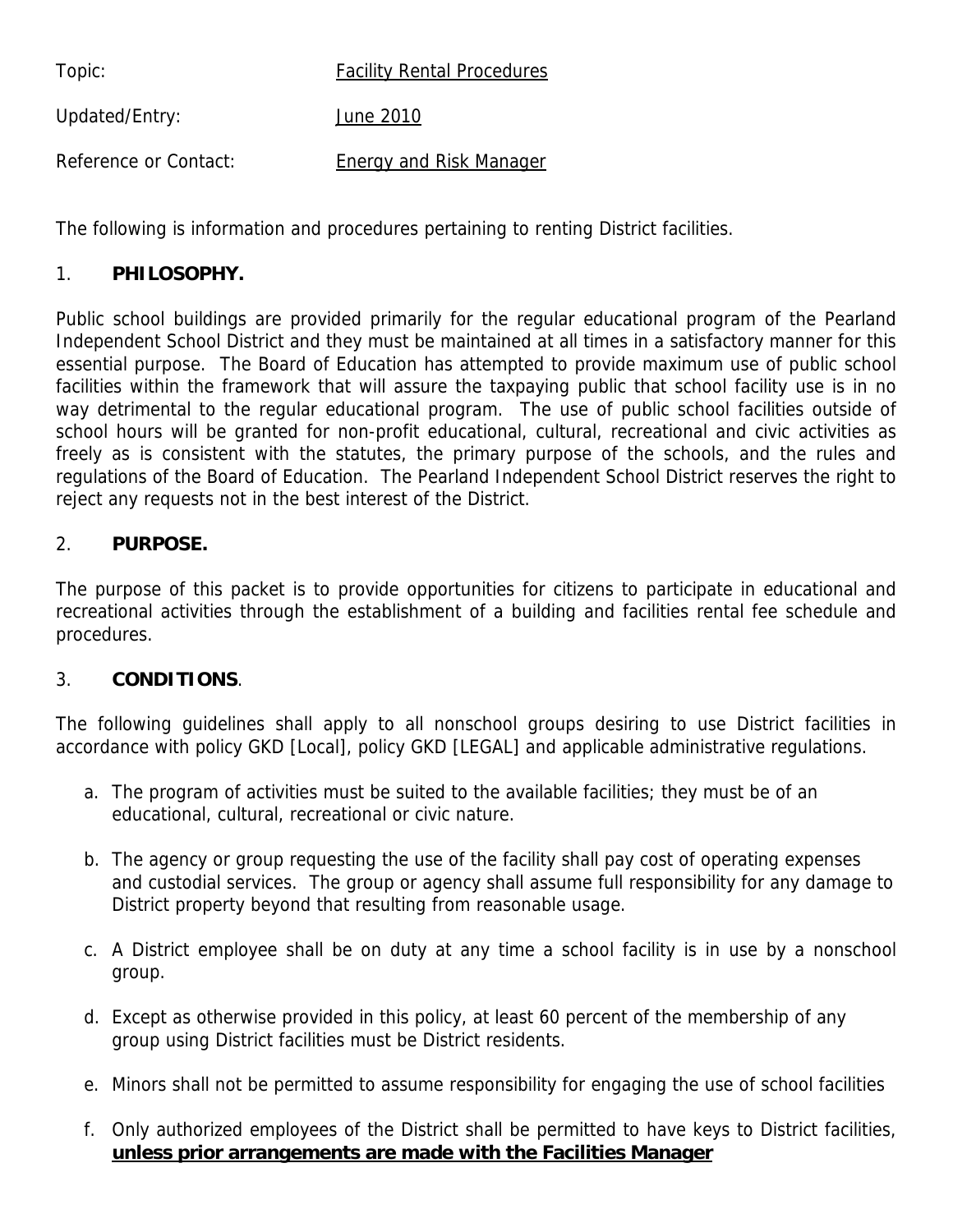- g. All users shall restore the facilities to the condition in which the group found them prior to use. Designated administrators may use checklists or other means to document the original condition.
- h. The user shall pay for any damages to the property. Misuse or abuse of equipment or facilities shall result in immediate denial of further use
- i. All users shall comply with applicable policies, administrative guidelines, and fee schedules established by the District for the facility being used. Any group that does not comply with appropriate policies and guidelines shall be denied further use of District facilities.
- j. Certain areas, such as laboratories, shops and offices, shall not be available for public use.
- k. Certain equipment, such as audio-visual equipment and instructional materials, shall not be available for nonschool use.
- l. Use of the school buildings and their equipment shall be authorized upon written contract issued by the Facilities Manager in accordance with the rules of the Board of Education.
- m. Use of public school facilities for subversive purposes, for private gain or for any purpose not in the public interest is prohibited.
- n. Smoking and the use of tobacco products, the use of alcoholic beverages, drugs and/or the distribution of advertising of alcoholic beverages or of dealers in such beverages in school buildings or on school premises are prohibited, **unless prior arrangements are made with the Facilities Manager.**
- o. All applicable fire and safety regulations of the Board of Education, the City of Pearland, the City of Brookside and the State of Texas must be followed at all times.
- p. The applicant, organization, association, or renter agrees that it shall defend, hold harmless and indemnify the Pearland Independent School District, Board of Education and employees from any and all demands, claims, suits, action and legal proceedings brought against it from the use of facilities.
- q. A certificate of general liability insurance shall be issued to the district prior to the use of a facility in the amount of \$1,000,000 per occurrence/\$2,000,000 aggregate with Pearland Independent School District listed as the additional insured and waiver of subrogation.
- r. Events open to the public or events at which a large number of participants are expected may require the use of security personnel, through the Pearland Police Department.
- s. Applicants who fail to give the District written notice of cancellation at least twenty-four hours in advance of the scheduled activity will be responsible for the same costs that would have been incurred had the activity been held as scheduled. If notice of cancellation is made by telephone, a written confirmation of this cancellation must be forwarded to the Facilities Manager.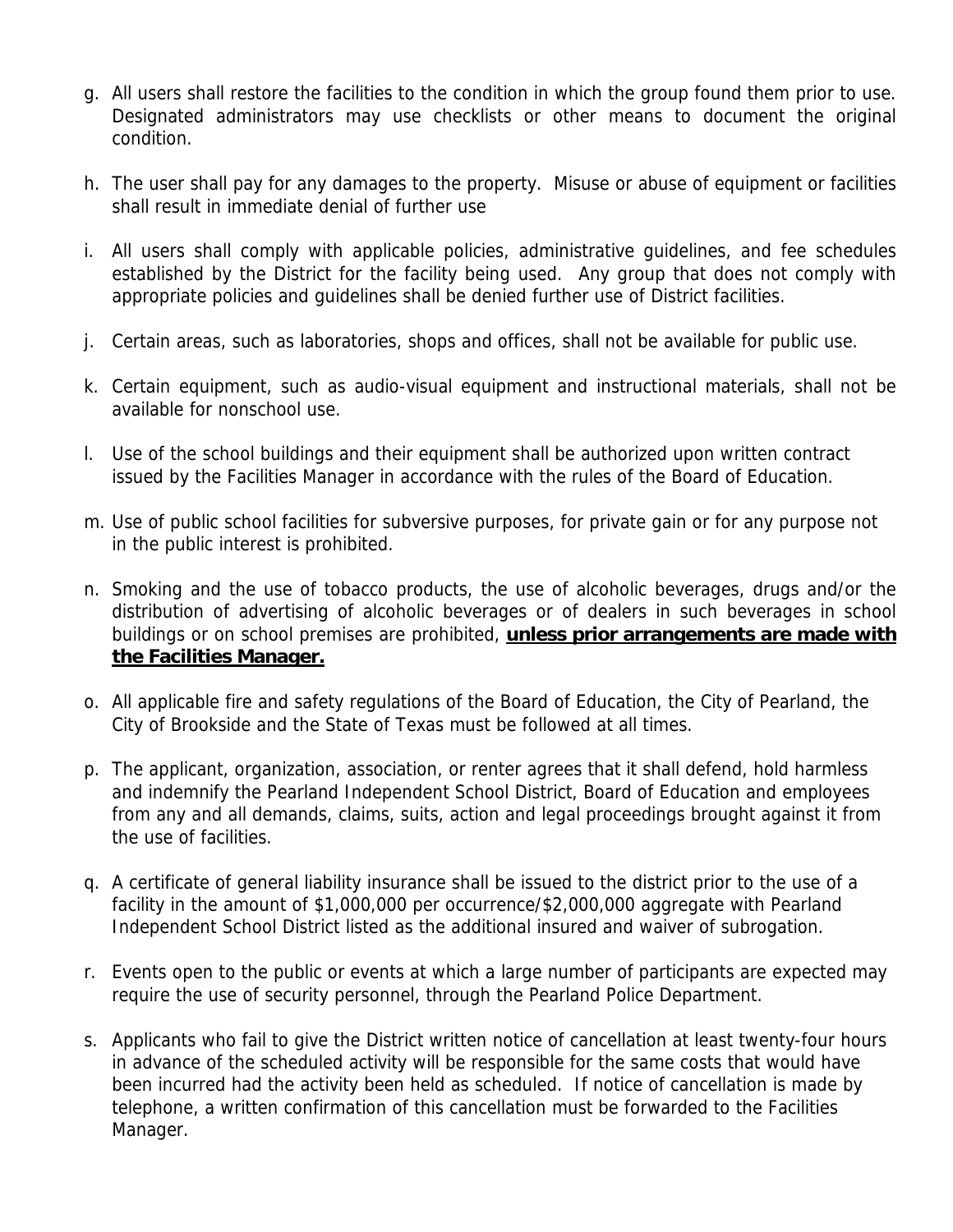- t. A church group-requesting rental must be in the process of acquiring a permanent church site for a church building in the Pearland community. At the end of a six-month rental agreement, they must show proof of progress in purchasing a site. This proof must be brought to the Facilities Manager for the Pearland Independent School District. Rental of a school facility for a period longer than 12 months shall only be upon approval of the Superintendent of Schools.
- u. Only the areas or rooms specified in the **PERMIT TO USE PUBLIC SCHOOL FACILITIES** will be used.
- v. The Board of Education reserves the right to revise rental rates and procedures at any time.

#### 4. **PRIORITY**.

The Board of Education has approved four categories for using school district facilities:

| <b>Category A</b> | Approved school activities, public elections, and other government<br>activities - No fees or insurance required. |
|-------------------|-------------------------------------------------------------------------------------------------------------------|
| <b>Category B</b> | Organized non-profit community, educational development<br>religious groups                                       |
| Category C        | Organized cultural and private                                                                                    |
| <b>Category D</b> | Groups with special arrangements with the Board of Education or<br>administration.                                |

#### 5. **RENTAL TIME**.

All rental time shall be computed from the time of requested opening to closing of the doors.

- a. Persons lingering in the building shall be the responsibility of the renting agency and closing time shall be the time when all persons associated with the rental have left the building.
- b. The fee will be adjusted for additional time.

#### 6. **SUPERVISION**.

The assigned supervisor is responsible for oversight of the building and facilities used during the rental period. All renting groups must provide adequate supervision to maintain order and prevent damage to school property.

- a. The activity must be under competent adult supervision and/or leadership. The District reserves the right to judge the adequacy of such supervision and if in its judgment it is advisable to do so, may require a person or persons to be assigned to the function and the applicant pay for the services.
- b. Buildings may not be left without such supervision while occupied.

#### 7. **CONDUCT**.

All groups shall comply with the policies and regulations as established by the district for the facility to be used. Violations of these policies, rules and regulations or inaccurate or untruthful statements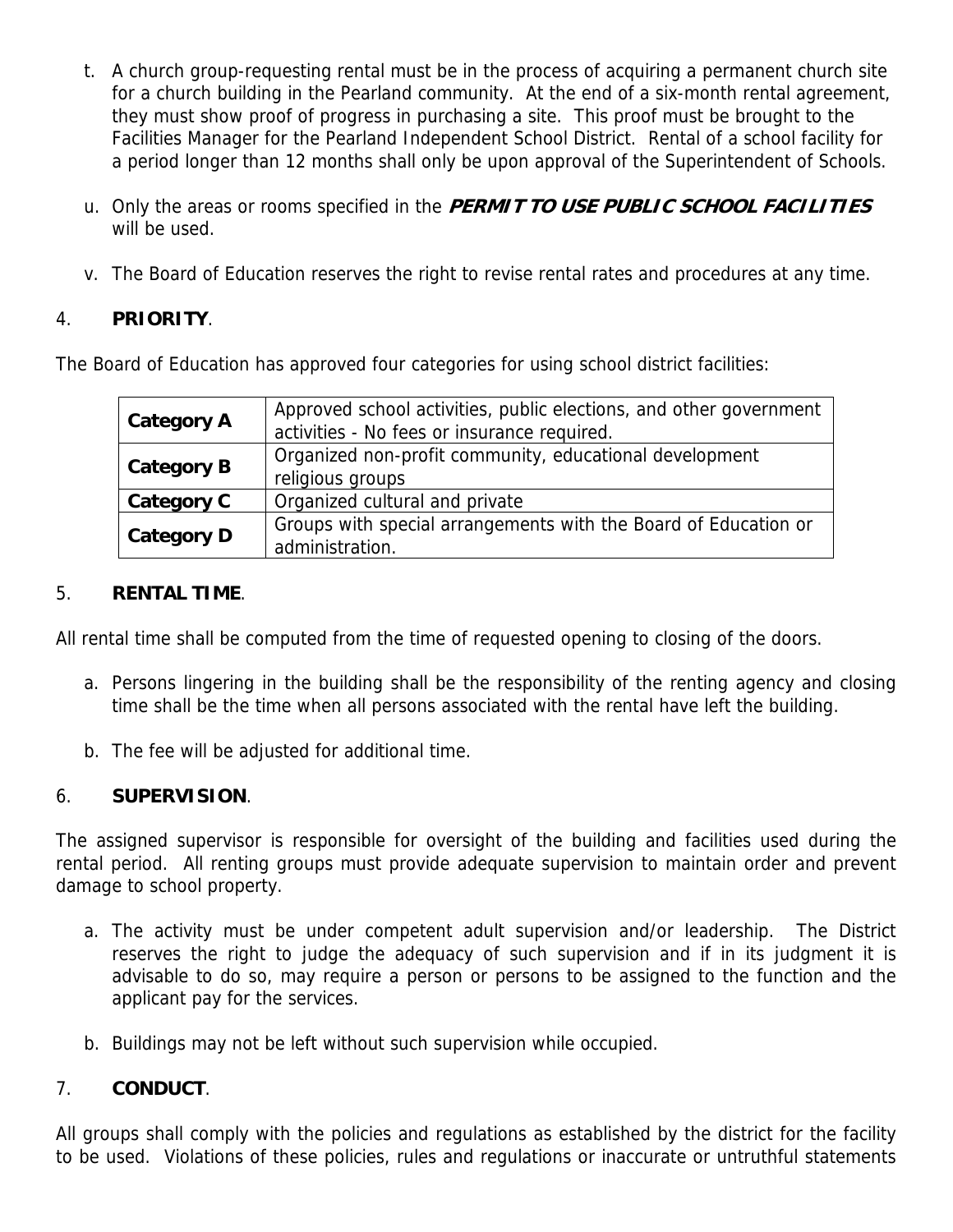in the application may place the organization on the ineligible list for future use of school facilities. Contracts may be canceled at any time there is evidence that District policies and regulations are being violated. In case of cancellation, the Board of Education assumes no liability other than the return of fees charged for unused facilities.

#### 8. **GYMNASIUMS**.

Gymnasiums shall be rented only where adequate protection of the gym floor and participants is assured by the renting agency. The renting agency shall pay for any damages caused to the gym, equipment, or floor.

#### 9. **BUILDING EQUIPMENT, KEYS, AND PROPERTY**.

Equipment, keys, and property shall not be loaned or removed from the building, **unless prior arrangements are made with the Facilities Manager.**

#### 10. **FACILITIES RENTAL FEE SCHEDULE**.

The Building Rental Fee Schedule shall be established by the Board of Education. The rental fee schedule is subject to annual review by the Facilities Use Committee. The **FACILITIES USE FEE SCHEDULE** is the list of current charges for facility rentals for the District.

#### 11. **COLLECTION OF FEES**

The Facilities Manager will establish a process for billing, monitoring, and collection of fees. Facilities rental payments will be deposited into the general operating account. Late payments are sufficient grounds for denying future facility usage.

#### 12. **DEPOSIT.**

The District reserves the right to require deposits not greater than 75% of the total facilities rental fees prior to leasing a school facility. The deposit will apply to rental fees if no damages are incurred. In the event that damages incurred are greater than the deposited amount, the using group will be billed for the difference.

#### 13. **SIGNAGE**.

Signs advertising group's events or activities are permitted only during rental times. Signs are not permitted during normal school hours or overnight. Signs should comply with applicable city ordinances.

#### 14. **ADDITIONAL CHARGES**.

The Facilities Manager shall establish additional charges for:

- a. School equipment (spot lights, microphones, etc. and supplies used by the renting agency.)
- b. The cost of all stagehands, light crews, sound technicians, security, ushers, etc. shall be in addition to the basic fee.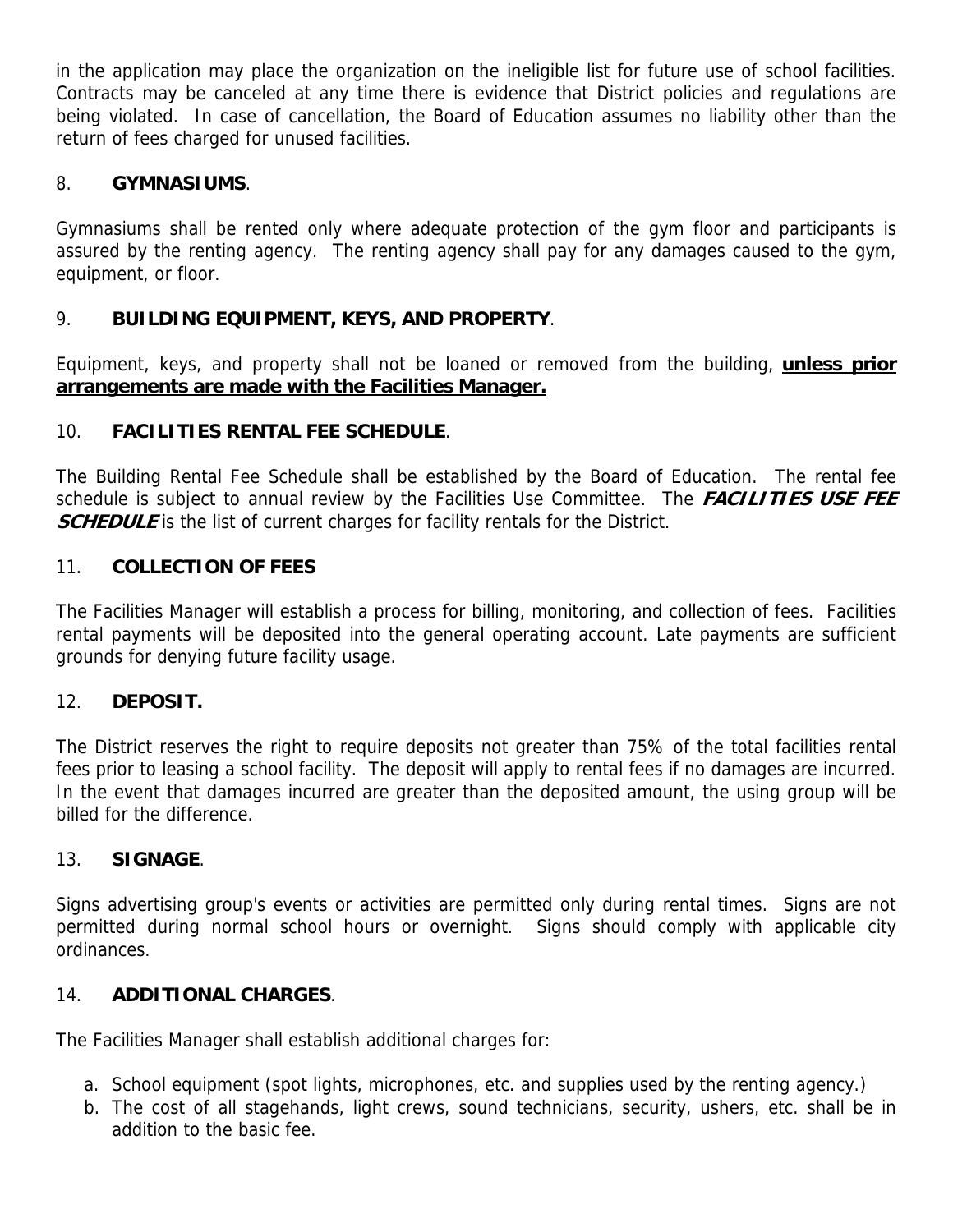c. Field lights, sound, scoreboards, field technicians and setup of fields will be in addition to the basic fee.

#### 15. **STORAGE**

Renting organization will not store equipment, supplies, or materials in Pearland ISD facilities unless prior arrangements are made with the Facilities Manager. Any storage arrangements that are made will be strictly temporary. The district is not responsible for items left in school facilities.

#### 16. **EXCEPTIONS**.

- a. The Superintendent of Schools may grant classes conducted for the benefit of students, such as private music lessons, private tutoring, and athletic camps on a case-by-case basis.
- b. The Campus Principal or Facilities Manager may grant limited free use to public service organizations that perform strictly public services, where these services are directed at current or graduating Pearland ISD students when Pearland ISD funds do not subsidize these events and the requests are for occasional use only.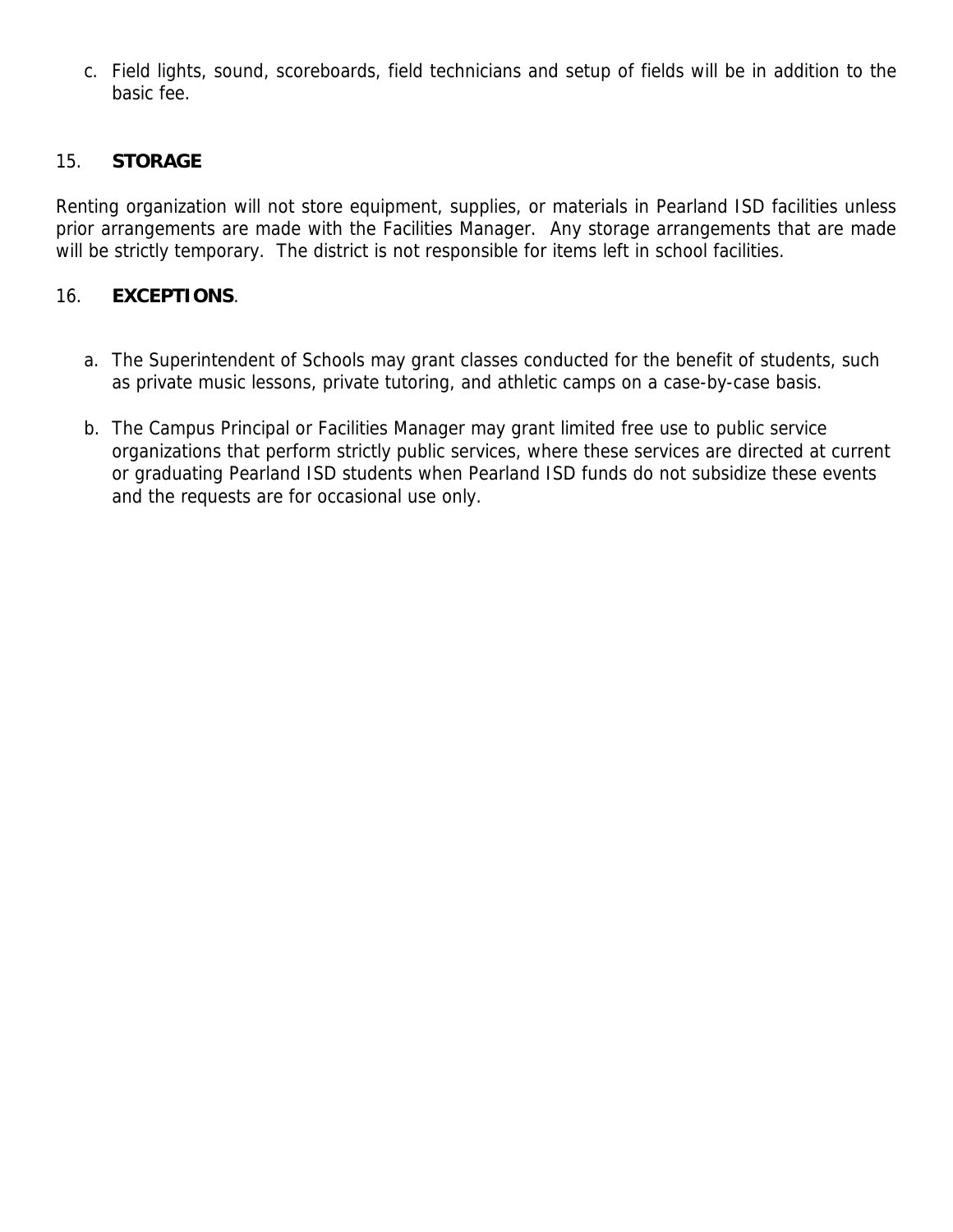FACILITIES USE FEE SCHEDULE

**Category A:** Approved school activities, public elections, and school related groups - No fees or insurance required.

- **Category B:** Organized "LOCAL" non-profit community, religous and educational development
- **Category C:** Organized "LOCAL" cultural and private groups.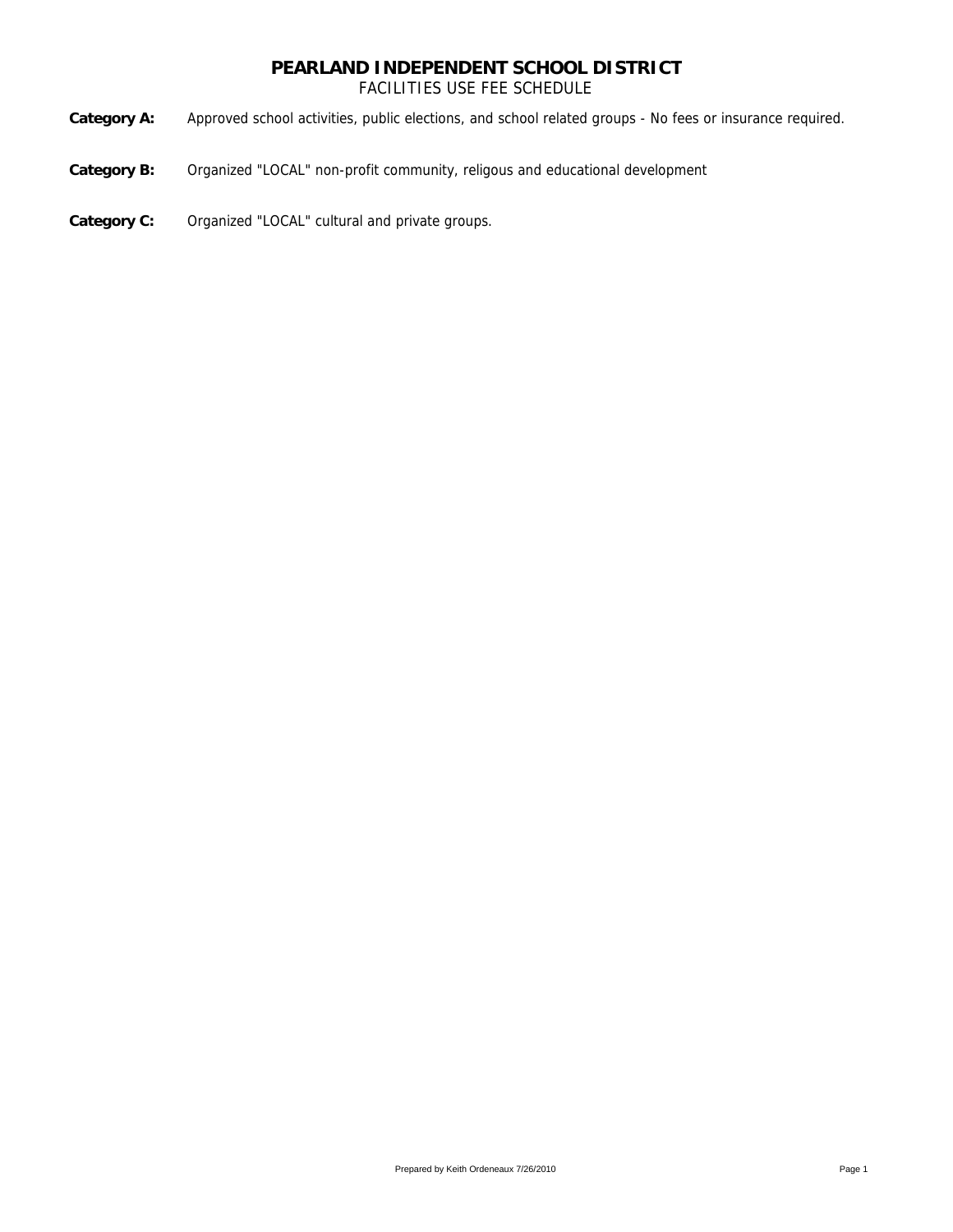# FACILITIES USE FEE SCHEDULE

#### **Category B**

#### Organized "LOCAL" non-profit community, religious and educational development

|                                                          | Liability            | Administration     | <b>Hourly Rate</b><br>Two Hour Min. | <b>Additional Charges</b>   | Availability &                                         |  |  |  |
|----------------------------------------------------------|----------------------|--------------------|-------------------------------------|-----------------------------|--------------------------------------------------------|--|--|--|
| <b>Facility</b>                                          | <b>Insurance</b>     | Fee                |                                     | per hour                    | <b>Reservations</b>                                    |  |  |  |
|                                                          | $\textcircled{1}$    | $^{\circledR}$     | $\circled{3}$                       | ⊕                           | ⑤                                                      |  |  |  |
| <b>District Facilities</b>                               |                      |                    |                                     |                             |                                                        |  |  |  |
|                                                          |                      |                    |                                     | \$20 an hour per 15         |                                                        |  |  |  |
| Ropes Course                                             | <b>REQUIRED</b>      | \$50.00            | \$350 per day                       | prticipants                 | <b>Facilities Manager</b>                              |  |  |  |
| <b>ESC Conference Rooms</b>                              | REQUIRED             | \$50.00            | \$50.00                             |                             | <b>Facilities Manager</b>                              |  |  |  |
| Prensner Stadium                                         | REQUIRED             | \$50.00            | \$100.00                            |                             | <b>Facilities Manager</b>                              |  |  |  |
| Jr High East Football Field                              | <b>REQUIRED</b>      | \$50.00            | \$100.00                            | Lights \$75                 | <b>Facilities Manager</b>                              |  |  |  |
| <b>Bailey Road Football Field</b>                        | <b>REQUIRED</b>      | \$50.00            | \$100.00                            |                             | <b>Facilities Manager</b>                              |  |  |  |
| <b>Bailey Road Track</b>                                 | REQUIRED             | \$50.00            | \$50.00                             | Field Equipment \$25        | <b>Facilities Manager</b>                              |  |  |  |
| Berry Miller Football Field                              | <b>REQUIRED</b>      | \$50.00            | \$100.00                            |                             | <b>Facilities Manager</b>                              |  |  |  |
| C.J. Nichols Baseball Field                              | REQUIRED             | \$50.00            | \$75.00                             |                             | <b>Facilities Manager</b>                              |  |  |  |
| <b>Bailey Road Auditorium</b>                            | <b>REQUIRED</b>      | \$50.00            | \$175.00                            | Sound and Lighting          | <b>Facilities Manager</b>                              |  |  |  |
| C. A. Nelson Auditorium                                  | <b>REQUIRED</b>      | \$50.00            | \$150.00                            | On Call \$30 / On Site \$50 | <b>Facilities Manager</b>                              |  |  |  |
| <b>Junior High Facilities</b>                            |                      |                    |                                     |                             |                                                        |  |  |  |
| Berry Miller Cafeteria                                   | <b>REQUIRED</b>      | \$50.00            | \$125.00                            | Kitchen \$75                | <b>Facilities Manager</b>                              |  |  |  |
| Berry Miller Large Gym                                   | <b>REQUIRED</b>      | \$50.00            | \$125.00                            |                             | Facilities Manager                                     |  |  |  |
| Berry Miller Small Gym                                   | <b>REQUIRED</b>      | \$50.00            | \$125.00                            |                             | <b>Facilities Manager</b>                              |  |  |  |
| Jr High West Cafeteria                                   | REQUIRED             | \$50.00            | \$125.00                            | Kitchen \$75                | <b>Facilities Manager</b>                              |  |  |  |
| Jr High West Boy's Gym                                   | <b>REQUIRED</b>      | \$50.00            | \$125.00                            |                             | <b>Facilities Manager</b>                              |  |  |  |
| Jr High West Girl's Gym                                  | <b>REQUIRED</b>      | \$50.00            | \$125.00                            |                             | <b>Facilities Manager</b>                              |  |  |  |
| Jr High East Cafeteria                                   | REQUIRED             | \$50.00            | \$125.00                            | Kitchen \$75                | <b>Facilities Manager</b>                              |  |  |  |
| Jr High East Large Gym                                   | <b>REQUIRED</b>      | \$50.00            | \$125.00                            |                             | <b>Facilities Manager</b>                              |  |  |  |
| Jr High East Small Gym                                   | <b>REQUIRED</b>      | \$50.00            | \$125.00                            |                             | <b>Facilities Manager</b>                              |  |  |  |
| <b>Middle School Facilities</b>                          |                      |                    |                                     |                             |                                                        |  |  |  |
| Alexander Cafeteria                                      | <b>REQUIRED</b>      | \$50.00            | \$100.00                            | Kitchen \$75                | <b>Facilities Manager</b>                              |  |  |  |
| Alexander Gymnasium                                      | <b>REQUIRED</b>      | \$50.00            | \$100.00                            |                             | <b>Facilities Manager</b>                              |  |  |  |
| Jamison Cafeteria                                        | <b>REQUIRED</b>      | \$50.00            | \$100.00                            | Kitchen \$75                | <b>Facilities Manager</b>                              |  |  |  |
| Jamison Gymnasium                                        | <b>REQUIRED</b>      | \$50.00            | \$100.00                            |                             | <b>Facilities Manager</b>                              |  |  |  |
| Rogers Cafeteria                                         | <b>REQUIRED</b>      | \$50.00            | \$100.00                            | Kitchen \$75                | <b>Facilities Manager</b>                              |  |  |  |
| Rogers Gymnasium                                         | <b>REQUIRED</b>      | \$50.00            | \$100.00                            |                             | <b>Facilities Manager</b>                              |  |  |  |
| Sablatura Cafeteria                                      | <b>REQUIRED</b>      | \$50.00            | \$100.00                            | Kitchen \$75                | <b>Facilities Manager</b>                              |  |  |  |
| Sablatura Gymnasium                                      | REQUIRED             | \$50.00            | \$100.00                            |                             | <b>Facilities Manager</b>                              |  |  |  |
| <b>Elementary School Facilities</b>                      |                      |                    |                                     |                             |                                                        |  |  |  |
| Carleston Cafetorium                                     | <b>REQUIRED</b>      | \$50.00            | \$75.00                             | Kitchen \$75                | <b>Facilities Manager</b>                              |  |  |  |
| Carleston Activity Rm                                    | REQUIRED             | \$50.00            | \$75.00                             |                             | <b>Facilities Manager</b>                              |  |  |  |
| Challenger Cafetorium                                    | <b>REQUIRED</b>      | \$50.00            | \$75.00                             | Kitchen \$75                | <b>Facilities Manager</b>                              |  |  |  |
| Challenger Activity Rm                                   | <b>REQUIRED</b>      | \$50.00            | \$75.00                             |                             | <b>Facilities Manager</b>                              |  |  |  |
| Cockrell Cafetorium                                      | REQUIRED             | \$50.00            | \$75.00                             | Kitchen \$75                | <b>Facilities Manager</b>                              |  |  |  |
| <b>Cockrell Activity Rm</b>                              | <b>REQUIRED</b>      | \$50.00            | \$75.00                             |                             | <b>Facilities Manager</b>                              |  |  |  |
| C. J. Harris Cafetorium                                  | <b>REQUIRED</b>      | \$50.00            | \$75.00                             | Kitchen \$75                | <b>Facilities Manager</b>                              |  |  |  |
| C. J. Harris Activity Rm                                 | REQUIRED             | \$50.00            | \$75.00                             |                             | <b>Facilities Manager</b>                              |  |  |  |
| Lawhon Cafetorium                                        |                      |                    |                                     |                             |                                                        |  |  |  |
|                                                          | <b>REQUIRED</b>      | \$50.00            | \$75.00                             | Kitchen \$75                | <b>Facilities Manager</b>                              |  |  |  |
| Lawhon Activity Rm                                       | REQUIRED             | \$50.00            | \$75.00                             |                             | <b>Facilities Manager</b>                              |  |  |  |
| Magnolia Cafetorium                                      | REQUIRED             | \$50.00            | \$75.00                             | Kitchen \$75                | <b>Facilities Manager</b>                              |  |  |  |
| Magnolia Activity Rm                                     | REQUIRED             | \$50.00            | \$75.00                             |                             | <b>Facilities Manager</b>                              |  |  |  |
| Massey Ranch Cafetorium                                  | REQUIRED             | \$50.00            | \$75.00                             | Kitchen \$75                | <b>Facilities Manager</b>                              |  |  |  |
| Massey Ranch Activity Rm                                 | REQUIRED             | \$50.00            | \$75.00                             |                             | <b>Facilities Manager</b>                              |  |  |  |
| Shadycrest Cafetorium                                    | REQUIRED             | \$50.00            | \$75.00                             | Kitchen \$75                | <b>Facilities Manager</b>                              |  |  |  |
| Shadycrest Activity Rm                                   | REQUIRED             | \$50.00            | \$75.00                             |                             | <b>Facilities Manager</b>                              |  |  |  |
| Silvercrest Cafetorium<br><b>Silvercrest Activity Rm</b> | REQUIRED             | \$50.00            | \$75.00                             | Kitchen \$75                | <b>Facilities Manager</b>                              |  |  |  |
| Silverlake Cafetorium                                    | REQUIRED<br>REQUIRED | \$50.00<br>\$50.00 | \$75.00<br>\$75.00                  | Kitchen \$75                | <b>Facilities Manager</b><br><b>Facilities Manager</b> |  |  |  |
| Silverlake Activity Rm                                   | REQUIRED             | \$50.00            | \$75.00                             |                             | <b>Facilities Manager</b>                              |  |  |  |
| Rustic Oak Cafetorium                                    | REQUIRED             | \$50.00            | \$75.00                             | Kitchen \$75                | <b>Facilities Manager</b>                              |  |  |  |
| Rustic Oak Activity Rm                                   | REQUIRED             | \$50.00            | \$75.00                             |                             | <b>Facilities Manager</b>                              |  |  |  |
|                                                          |                      |                    |                                     |                             |                                                        |  |  |  |

1 The liability Insurance required is \$1,000,000 per each occurance and \$2,000,000 aggregate & names the "District" as

2 The actual cost for cleanup or repair shall be charged for any facility not left in satisfactory condition.

3 If two faclities in the same building are rented for the same time period there will be a 25% discount for the secound 4 A district employee shall be present while facility is in use by groups in Category B, C, & D.

5 Interlocal agreements supercede the fees, charges, and arrangements set forth in this schedule.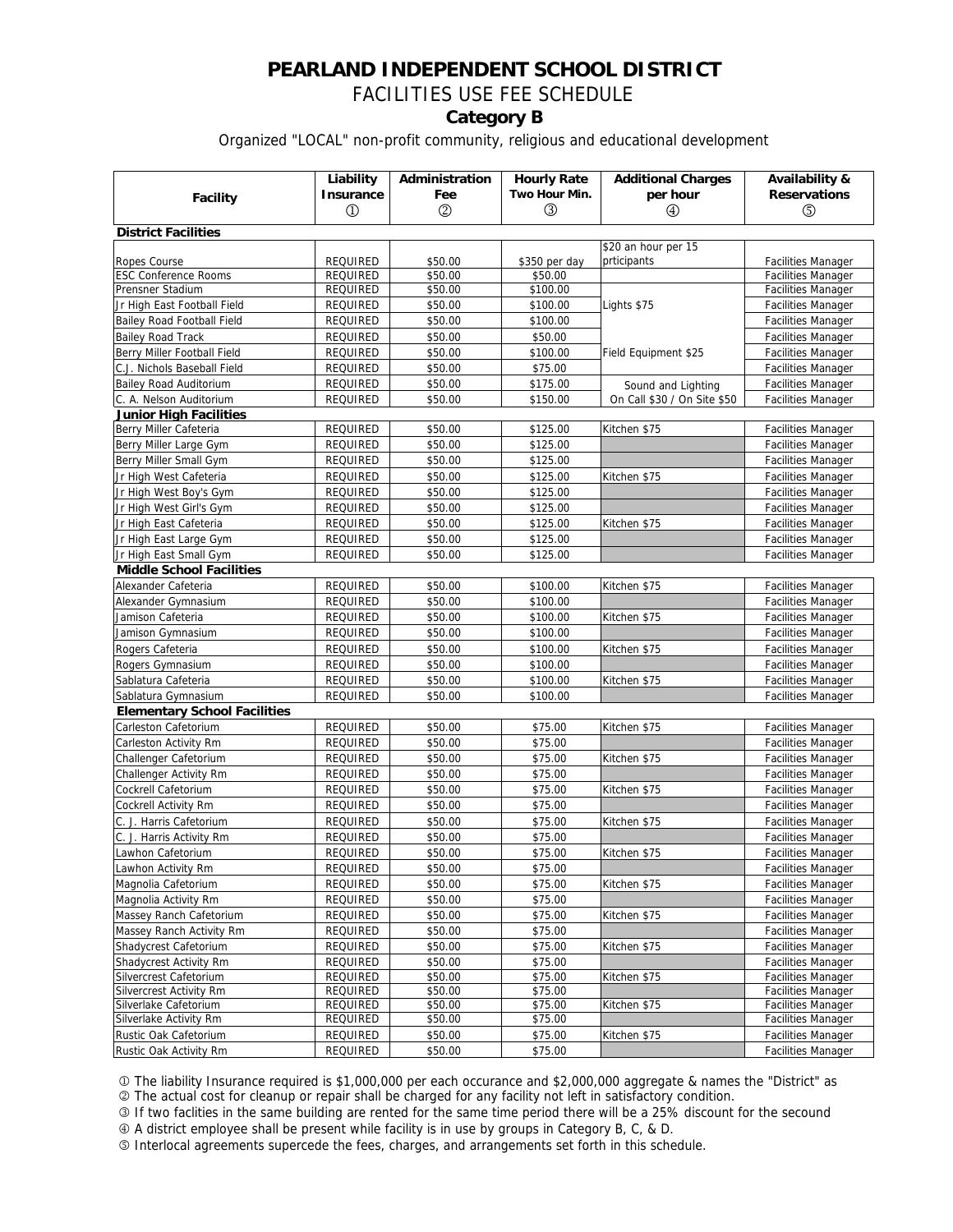#### FACILITIES USE FEE SCHEDULE

#### **Category C**

Organized "LOCAL" cultural and private groups.

|                                     | Liability         | Administration | <b>Hourly Rate</b> | <b>Additional Charges</b>   | Availability &            |  |  |  |
|-------------------------------------|-------------------|----------------|--------------------|-----------------------------|---------------------------|--|--|--|
|                                     | <b>Insurance</b>  | Fee            | <b>Minimum Two</b> | per hour                    | <b>Reservations</b>       |  |  |  |
| <b>Facility</b>                     | $\textcircled{1}$ | $^{\circledR}$ | <b>Hours</b>       | ⊕                           | $\circled{4}$             |  |  |  |
|                                     |                   |                |                    |                             |                           |  |  |  |
| <b>District Facilities</b>          |                   |                |                    |                             |                           |  |  |  |
|                                     |                   |                |                    | \$30 an hour per 15         |                           |  |  |  |
| Ropes Course                        | <b>REQUIRED</b>   | \$50.00        | \$450 per day      | prticipants                 | <b>Facilities Manager</b> |  |  |  |
| <b>ESC Conference Rooms</b>         | REQUIRED          | \$50.00        | \$80.00            |                             | <b>Facilities Manager</b> |  |  |  |
| Prensner Stadium                    | REQUIRED          | \$50.00        | \$200.00           |                             | <b>Facilities Manager</b> |  |  |  |
| Jr High East Football Field         | REQUIRED          | \$50.00        | \$200.00           | Lights \$100                | <b>Facilities Manager</b> |  |  |  |
| Bailey Road Football Field          | REQUIRED          | \$50.00        | \$200.00           |                             | <b>Facilities Manager</b> |  |  |  |
| <b>Bailey Road Track</b>            | REQUIRED          | \$50.00        | \$75.00            |                             | Facilities Manager        |  |  |  |
| Berry Miller Football Field         | REQUIRED          | \$50.00        | \$200.00           | Field Equipment \$50        | <b>Facilities Manager</b> |  |  |  |
| C.J. Nichols Baseball Field         | REQUIRED          | \$50.00        | \$100.00           |                             | <b>Facilities Manager</b> |  |  |  |
| <b>Bailey Road Auditorium</b>       | REQUIRED          | \$50.00        | \$275.00           | Sound and Lighting          | <b>Facilities Manager</b> |  |  |  |
| C. A. Nelson Auditorium             | REQUIRED          | \$50.00        | \$250.00           | On Call \$30 / On Site \$50 | Facilities Manager        |  |  |  |
| Junior High Facilities              |                   |                |                    |                             |                           |  |  |  |
| Berry Miller Cafeteria              | REQUIRED          | \$50.00        | \$200.00           | Kitchen \$75                | <b>Facilities Manager</b> |  |  |  |
| Berry Miller Large Gym              | REQUIRED          | \$50.00        | \$200.00           |                             | <b>Facilities Manager</b> |  |  |  |
| Berry Miller Small Gym              | REQUIRED          | \$50.00        | \$200.00           |                             | <b>Facilities Manager</b> |  |  |  |
| Jr High West Cafeteria              | REQUIRED          | \$50.00        | \$200.00           | Kitchen \$75                | Facilities Manager        |  |  |  |
| Jr High West Boy's Gym              | REQUIRED          | \$50.00        | \$200.00           |                             | <b>Facilities Manager</b> |  |  |  |
| Jr High West Girl's Gym             | REQUIRED          | \$50.00        | \$200.00           |                             | <b>Facilities Manager</b> |  |  |  |
| Jr High East Cafeteria              | REQUIRED          | \$50.00        | \$200.00           | Kitchen \$75                | <b>Facilities Manager</b> |  |  |  |
| Jr High East Large Gym              | REQUIRED          | \$50.00        | \$200.00           |                             | <b>Facilities Manager</b> |  |  |  |
| Jr High East Small Gym              | REQUIRED          | \$50.00        | \$200.00           |                             | <b>Facilities Manager</b> |  |  |  |
| <b>Middle School Facilities</b>     |                   |                |                    |                             |                           |  |  |  |
| Alexander Cafeteria                 | REQUIRED          | \$50.00        | \$175.00           | Kitchen \$75                | <b>Facilities Manager</b> |  |  |  |
| Alexander Gymnasium                 | REQUIRED          | \$50.00        | \$175.00           |                             | <b>Facilities Manager</b> |  |  |  |
| Jamison Cafeteria                   | <b>REQUIRED</b>   | \$50.00        | \$175.00           | Kitchen \$75                | <b>Facilities Manager</b> |  |  |  |
| Jamison Gymnasium                   | REQUIRED          | \$50.00        | \$175.00           |                             | <b>Facilities Manager</b> |  |  |  |
| Rogers Cafeteria                    | REQUIRED          | \$50.00        | \$175.00           | Kitchen \$75                | <b>Facilities Manager</b> |  |  |  |
| Rogers Gymnasium                    | REQUIRED          | \$50.00        | \$175.00           |                             | <b>Facilities Manager</b> |  |  |  |
| Sablatura Cafeteria                 | REQUIRED          | \$50.00        | \$175.00           | Kitchen \$75                | <b>Facilities Manager</b> |  |  |  |
| Sablatura Gymnasium                 | REQUIRED          | \$50.00        | \$175.00           |                             | <b>Facilities Manager</b> |  |  |  |
| <b>Elementary School Facilities</b> |                   |                |                    |                             |                           |  |  |  |
| Carleston Cafetorium                | REQUIRED          | \$50.00        | \$150.00           | Kitchen \$75                | <b>Facilities Manager</b> |  |  |  |
| Carleston Activity Rm               | REQUIRED          | \$50.00        | \$150.00           |                             | <b>Facilities Manager</b> |  |  |  |
| Challenger Cafetorium               | REQUIRED          | \$50.00        | \$150.00           | Kitchen \$75                | <b>Facilities Manager</b> |  |  |  |
| Challenger Activity Rm              | REQUIRED          | \$50.00        | \$150.00           |                             | <b>Facilities Manager</b> |  |  |  |
| Cockrell Cafetorium                 | REQUIRED          | \$50.00        | \$150.00           | Kitchen \$75                | <b>Facilities Manager</b> |  |  |  |
| Cockrell Activity Rm                | REQUIRED          | \$50.00        | \$150.00           |                             | <b>Facilities Manager</b> |  |  |  |
| C. J. Harris Cafetorium             | REQUIRED          | \$50.00        | \$150.00           | Kitchen \$75                | <b>Facilities Manager</b> |  |  |  |
| C. J. Harris Activity Rm            | REQUIRED          | \$50.00        | \$150.00           |                             | <b>Facilities Manager</b> |  |  |  |
| Lawhon Cafetorium                   | <b>REQUIRED</b>   | \$50.00        | \$150.00           | Kitchen \$75                | <b>Facilities Manager</b> |  |  |  |
| Lawhon Activity Rm                  | REQUIRED          | \$50.00        | \$150.00           |                             | <b>Facilities Manager</b> |  |  |  |
| Magnolia Cafetorium                 | REQUIRED          | \$50.00        | \$150.00           | Kitchen \$75                | <b>Facilities Manager</b> |  |  |  |
| Magnolia Activity Rm                | REQUIRED          | \$50.00        | \$150.00           |                             | <b>Facilities Manager</b> |  |  |  |
| Massey Ranch Cafetorium             | REQUIRED          | \$50.00        | \$150.00           | Kitchen \$75                | <b>Facilities Manager</b> |  |  |  |
| Massey Ranch Activity Rm            | REQUIRED          | \$50.00        | \$150.00           |                             | <b>Facilities Manager</b> |  |  |  |
| Shadycrest Cafetorium               | REQUIRED          | \$50.00        | \$150.00           | Kitchen \$75                | <b>Facilities Manager</b> |  |  |  |
| Shadycrest Activity Rm              | REQUIRED          | \$50.00        | \$150.00           |                             | Facilities Manager        |  |  |  |
| Silvercrest Cafetorium              | REQUIRED          | \$50.00        | \$150.00           | Kitchen \$75                | <b>Facilities Manager</b> |  |  |  |
| Silvercrest Activity Rm             | <b>REQUIRED</b>   | \$50.00        | \$150.00           |                             | <b>Facilities Manager</b> |  |  |  |
| Silverlake Cafetorium               | REQUIRED          | \$50.00        | \$150.00           | Kitchen \$75                | <b>Facilities Manager</b> |  |  |  |
| Silverlake Activity Rm              | REQUIRED          | \$50.00        | \$150.00           |                             | <b>Facilities Manager</b> |  |  |  |
| Rustic Oak Cafetorium               | REQUIRED          | \$50.00        | \$150.00           | Kitchen \$75                | <b>Facilities Manager</b> |  |  |  |
| Rustic Oak Activity Rm              | REQUIRED          | \$50.00        | \$150.00           |                             | <b>Facilities Manager</b> |  |  |  |

1 The liability Insurance required is \$1,000,000 per each occurance and \$2,000,000 aggregate & names the "District" as

2 The actual cost for cleanup or repair shall be charged for any facility not left in satisfactory condition.

3 If two faclities in the same building are rented for the same time period there will be a 25% discount for the secound

4 A district employee shall be present while facility is in use by groups in Category B, C, & D.

5 Interlocal agreements supercede the fees, charges, and arrangements set forth in this schedule.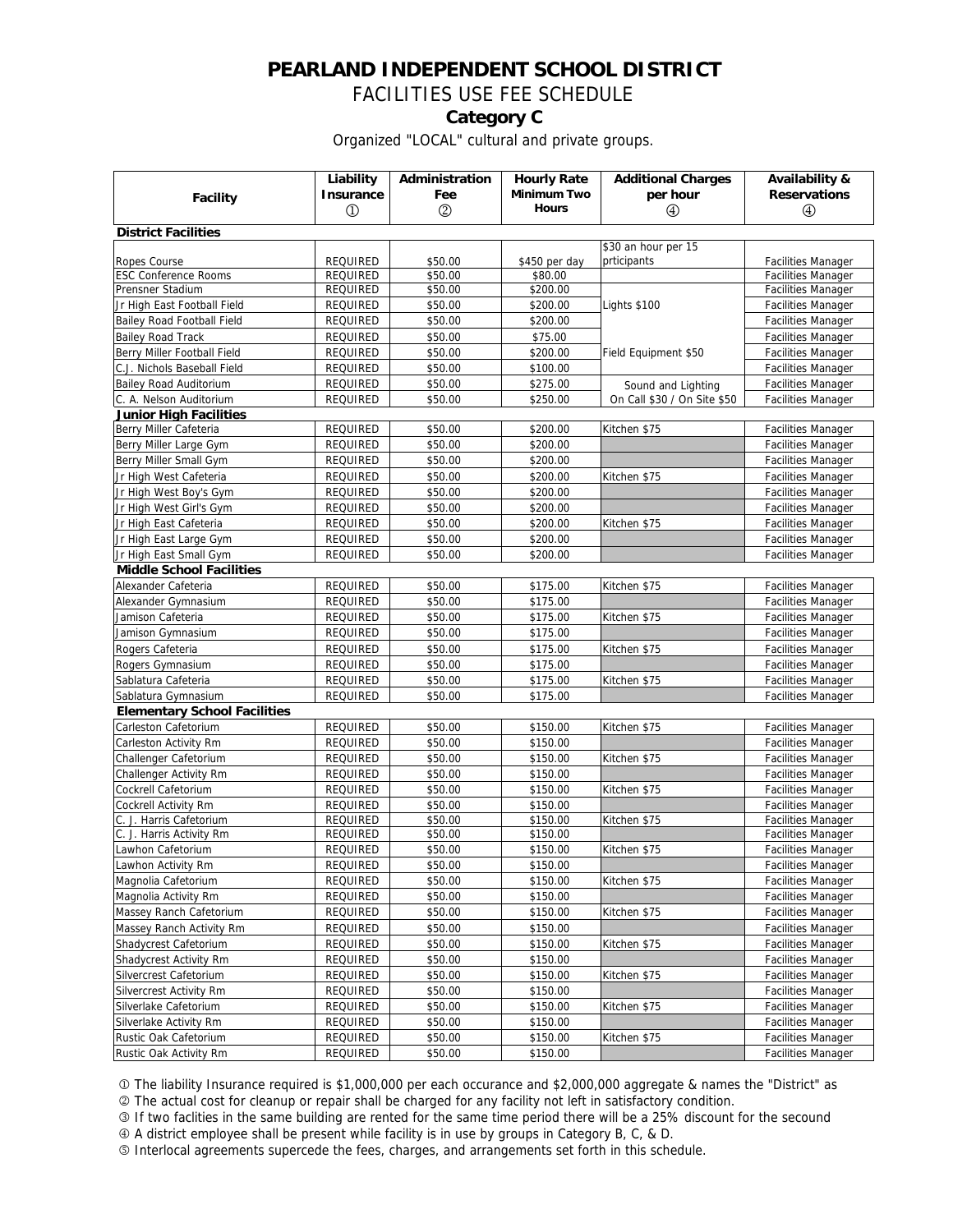**Facilities Management Office** 

## ——————————————————————————————————————— **FACILITIES USE BY SCOUTING GROUPS**

#### 1. **Purpose.**

The following supplement to the administrative guidelines is to provide specific guidance to specialized groups desiring to use school facilities. Applicants are encouraged to review the entire *Facilities Rental Packet*.

#### 2. **Availability of Facilities.**

Elementary school cafetoriums are available to scouting groups at no cost under the following conditions:

- Monday-Friday during the school year after 4pm until 5pm (Air-conditioning/heating *IS* provided.)
- Monday-Friday during the school year after 5pm (Air-conditioning/heating *IS NOT* provided.)

Charges apply to scouting groups using elementary school cafetoriums under the following conditions:

- Monday-Friday during the school year after 5pm (\$50/hour.)
- Weekends, school holidays, and summer breaks (Charges enumerated in *Category B* of *Facilities Use Fee Schedule*.

#### 1. **Membership Rallies.**

One membership rally may be conducted at no cost at each elementary school cafetorium per year.

#### 4. **Limitations.**

Use of school facilities is limited to one school year per application. All permits expire on the last day of the school. Applications must be submitted to the Facilities Management Office no later than two weeks prior to the first date of use. Separate applications should be submitted for each type of activity (i.e., all regular meetings on one application, blue/gold banquet on another, pinewood derby on another, etc.)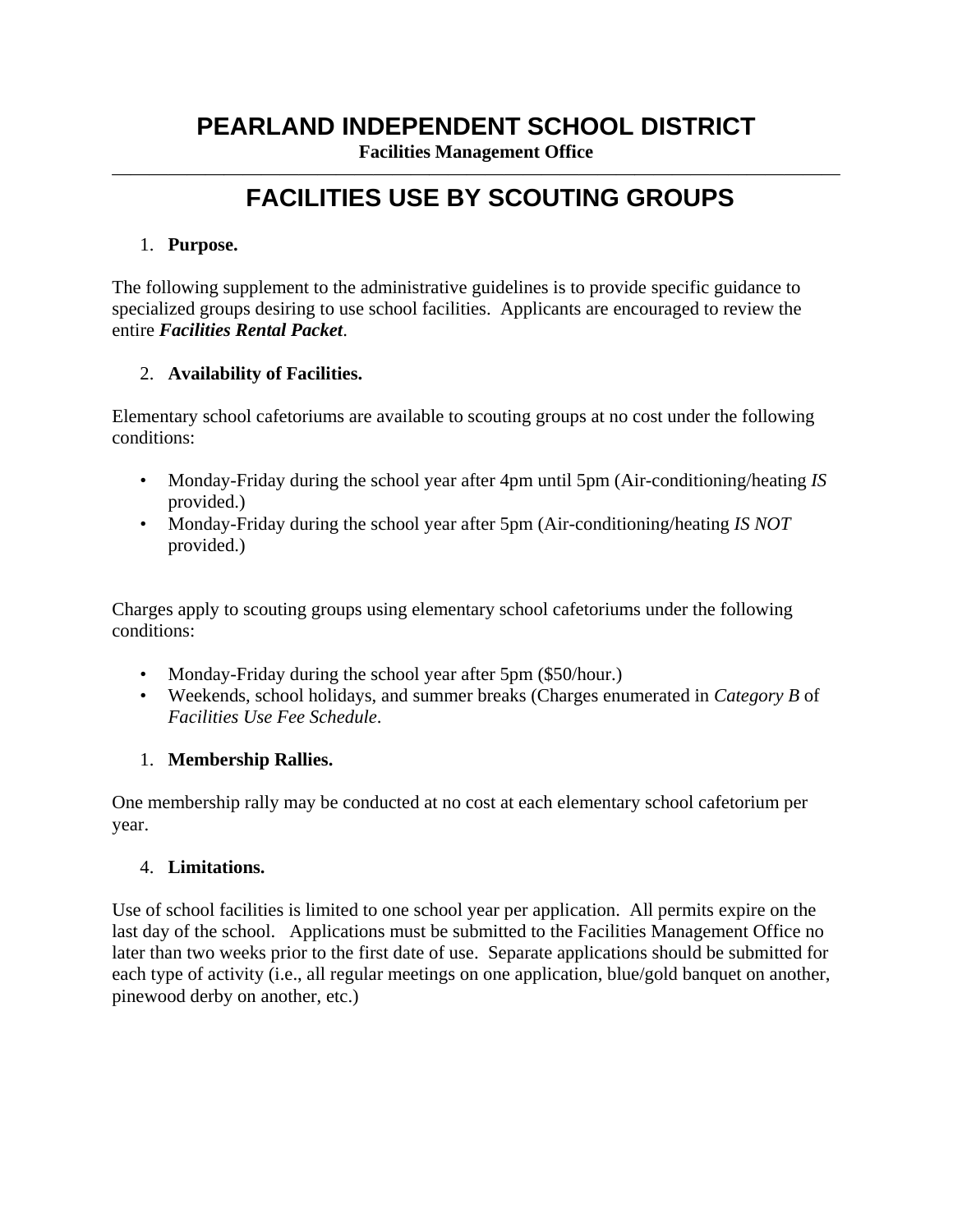# **FACILITIES USE BY CHURCH AND RELIGIOUS ORGANIZATIONS**

#### 1. **Purpose.**

The following supplement to the administrative guidelines is to provide specific guidance to specialized groups desiring to use school facilities. Applicants are encouraged to review the entire *Facilities Rental Packet*.

#### 2. **Application Timeline.**

A request for use of a District facility shall be filed no later than ten business days prior to the planned use of the planned event or activity. Scheduling of events and activities shall be in accordance with district administrative guidelines.

#### 3. **Residency requirements.**

Church and religious organizations must have a majority of members residing inside the District boundaries to be eligible to use school facilities.

#### 4. **Limitations.**

The use of school facilities by church or religious organizations on a regular basis shall be rented in six month periods. Any rental by such organizations that extends past 12 months must be approved by the Superintendent of Schools.

#### 5. **Signage.**

Signs advertising group's events or activities are permitted only during rental times. Signs are not permitted during normal school hours or overnight. Signs should comply with applicable city, state and local ordinances.

#### 6. **Storage.**

Renting organization will not store equipment, supplies, or materials in Pearland ISD facilities unless prior arrangements are made with the Facilities Manager. Any storage arrangements that are made will be strictly temporary. The district is not responsible for items left in school **facilities**